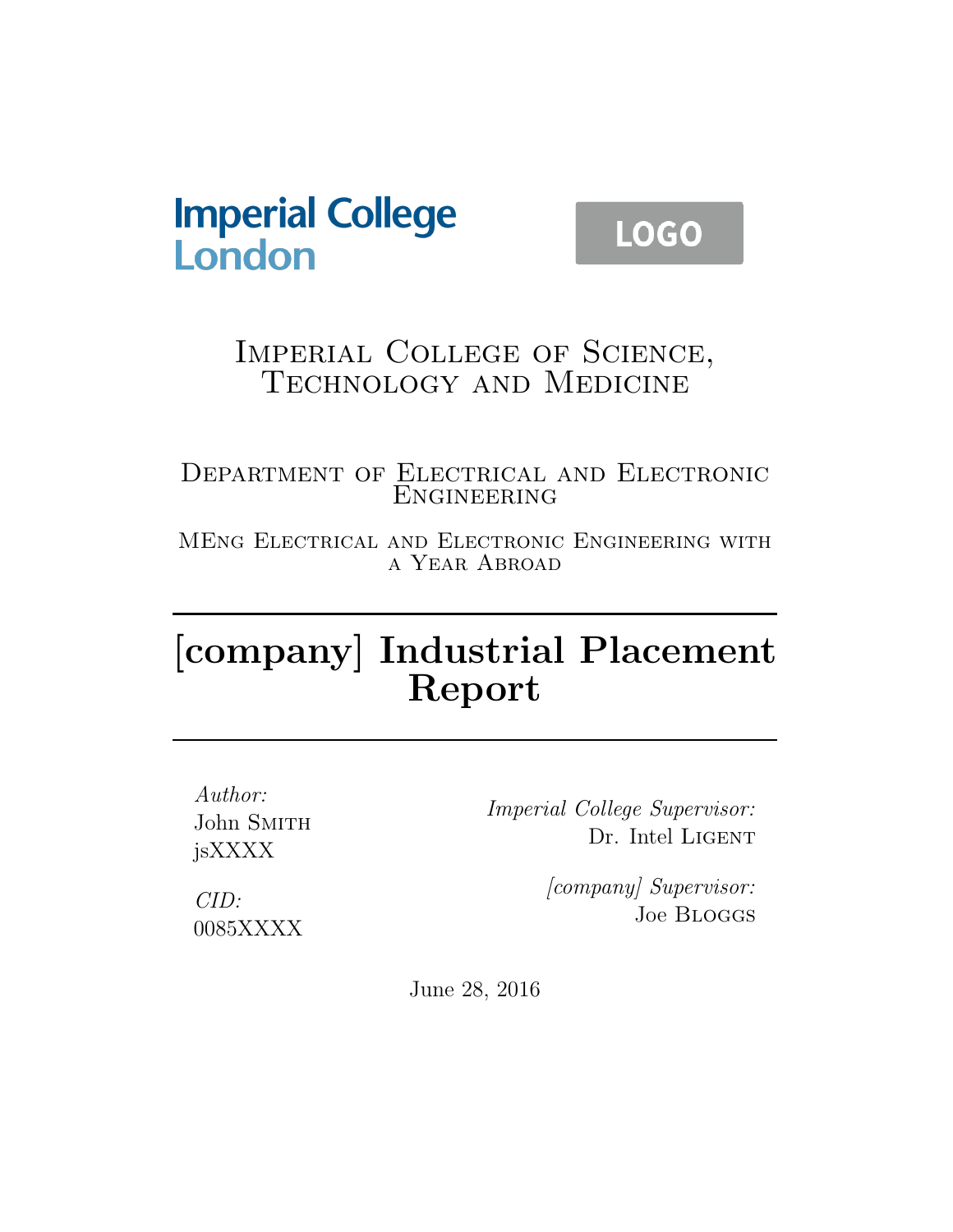#### Summary

Darth Plagueis was a Dark Lord of the Sith, so powerful and so wise he could use the Force to influence the midichlorians to create life... He had such a knowledge of the dark side that he could even keep the ones he cared about from dying. He became so powerful... the only thing he was afraid of was losing his power, which eventually, of course, he did. Unfortunately, he taught his apprentice everything he knew, then his apprentice killed him in his sleep. It's ironic he could save others from death, but not himself.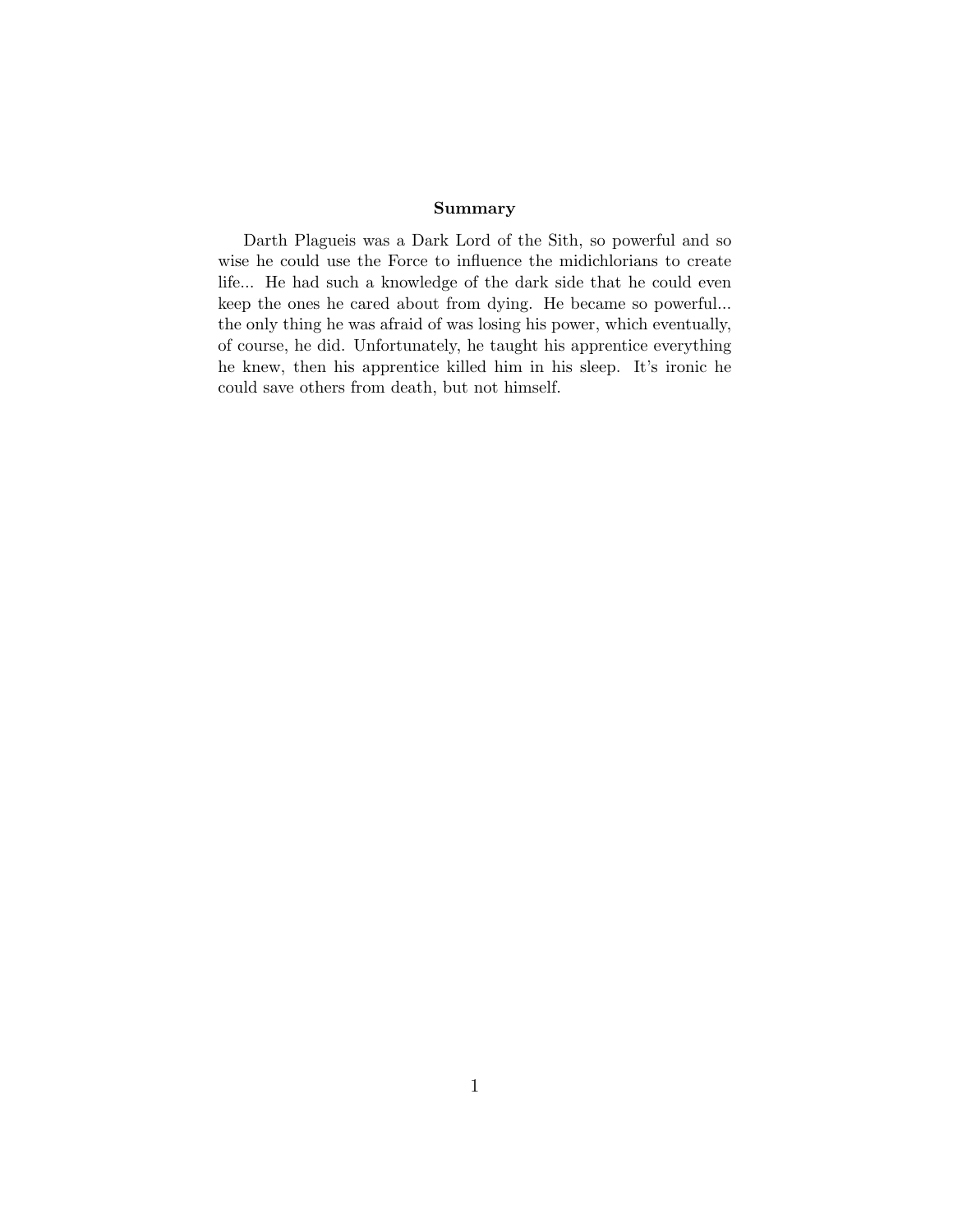## Contents

|   | 1 Company Overview                                                     | 3                                          |
|---|------------------------------------------------------------------------|--------------------------------------------|
|   | 2 Projects Descriptions                                                | $\overline{4}$                             |
| 3 | Reflection<br>3.1                                                      | $\overline{5}$<br>5<br>$\overline{5}$<br>5 |
|   | 3.4 Relevance to Electrical and Electronic Engineering<br>4 Conclusion | $\overline{5}$<br>6                        |
|   | References                                                             | 7                                          |
|   | Appendices                                                             | 8                                          |
|   | A Something                                                            | 8                                          |
|   | <b>B</b> Something Else                                                | 9                                          |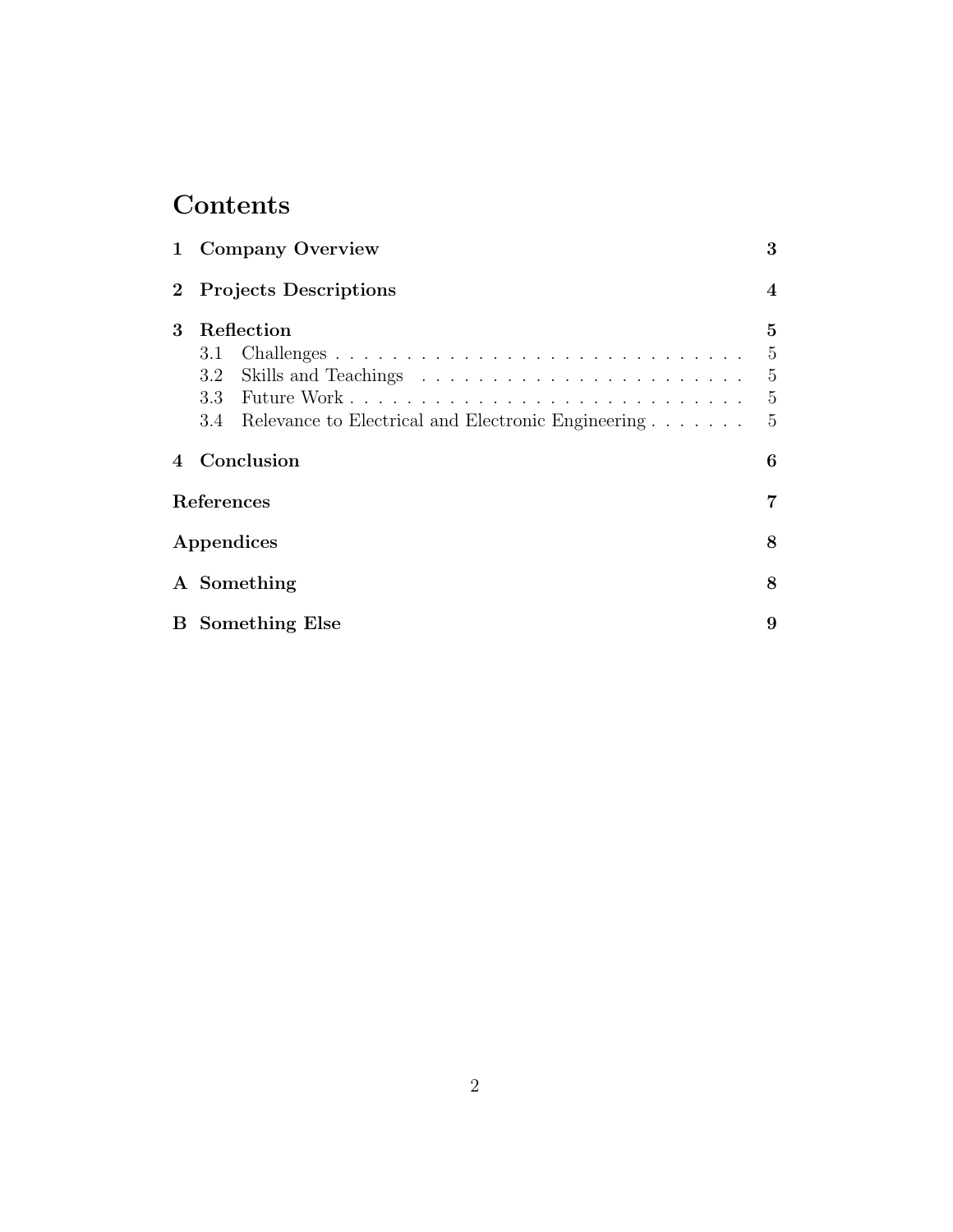# 1 Company Overview

blabla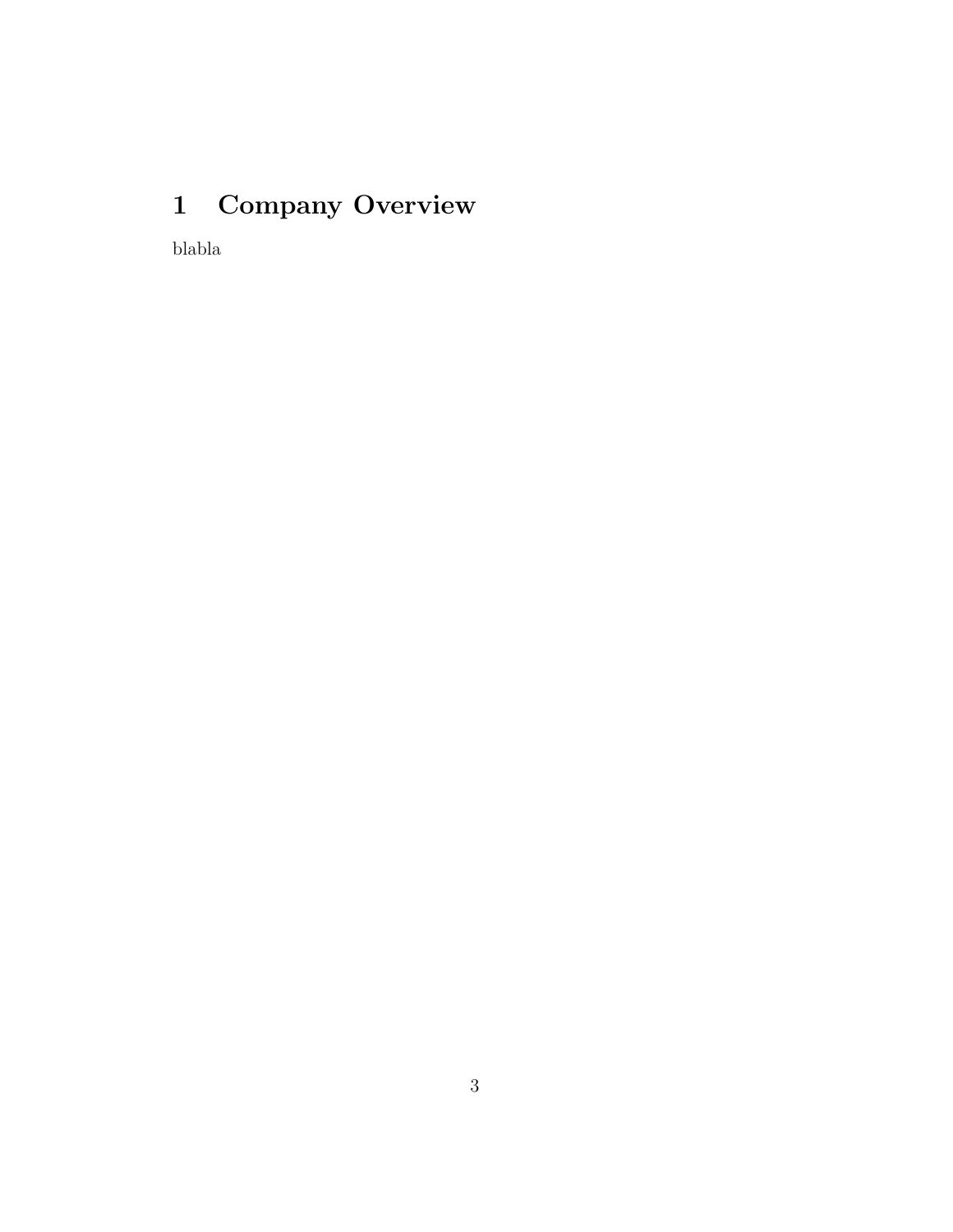# 2 Projects Descriptions

blabla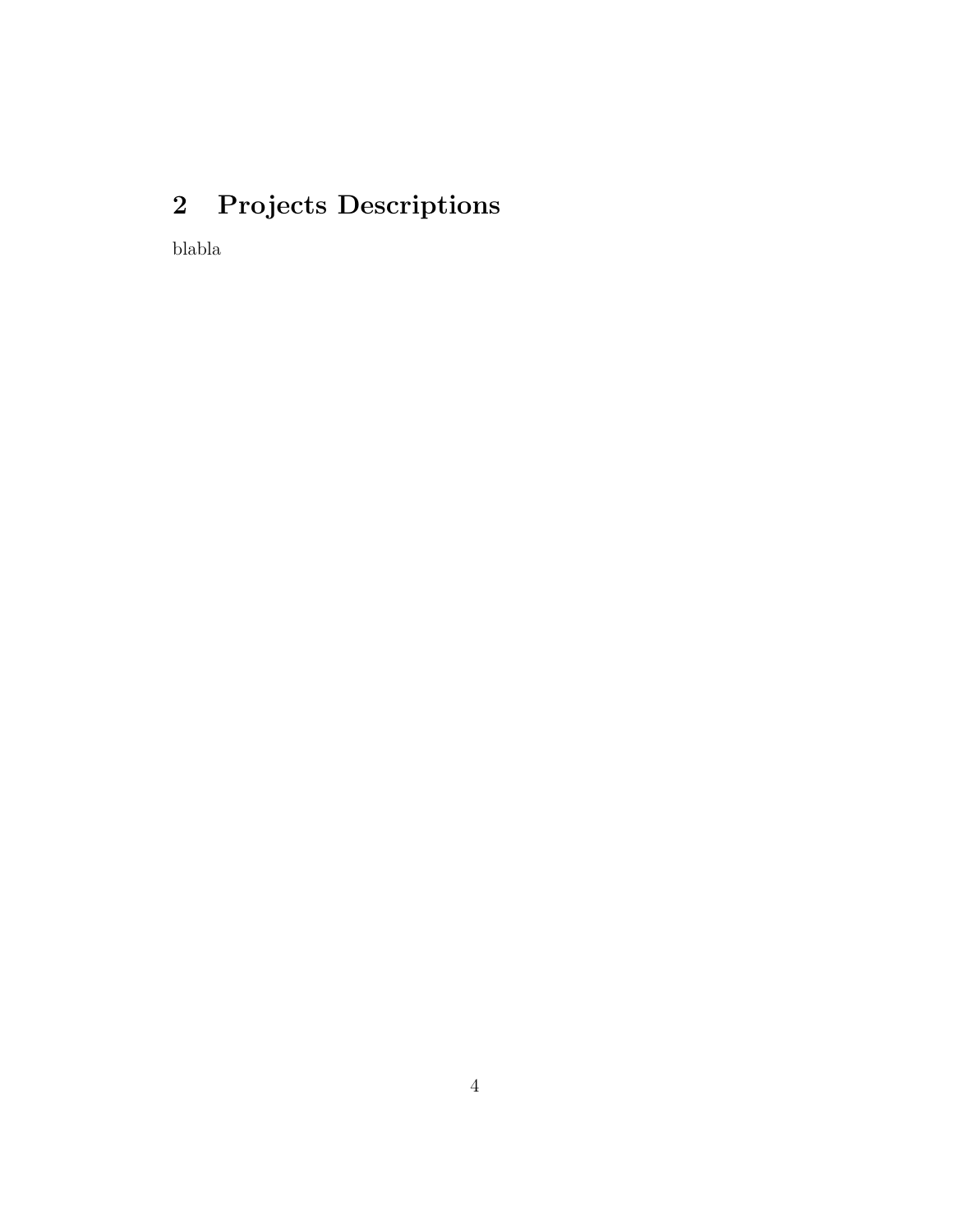### 3 Reflection

blabla

#### 3.1 Challenges

blabla

#### 3.2 Skills and Teachings

blabla

#### 3.3 Future Work

blabla

#### 3.4 Relevance to Electrical and Electronic Engineering blabla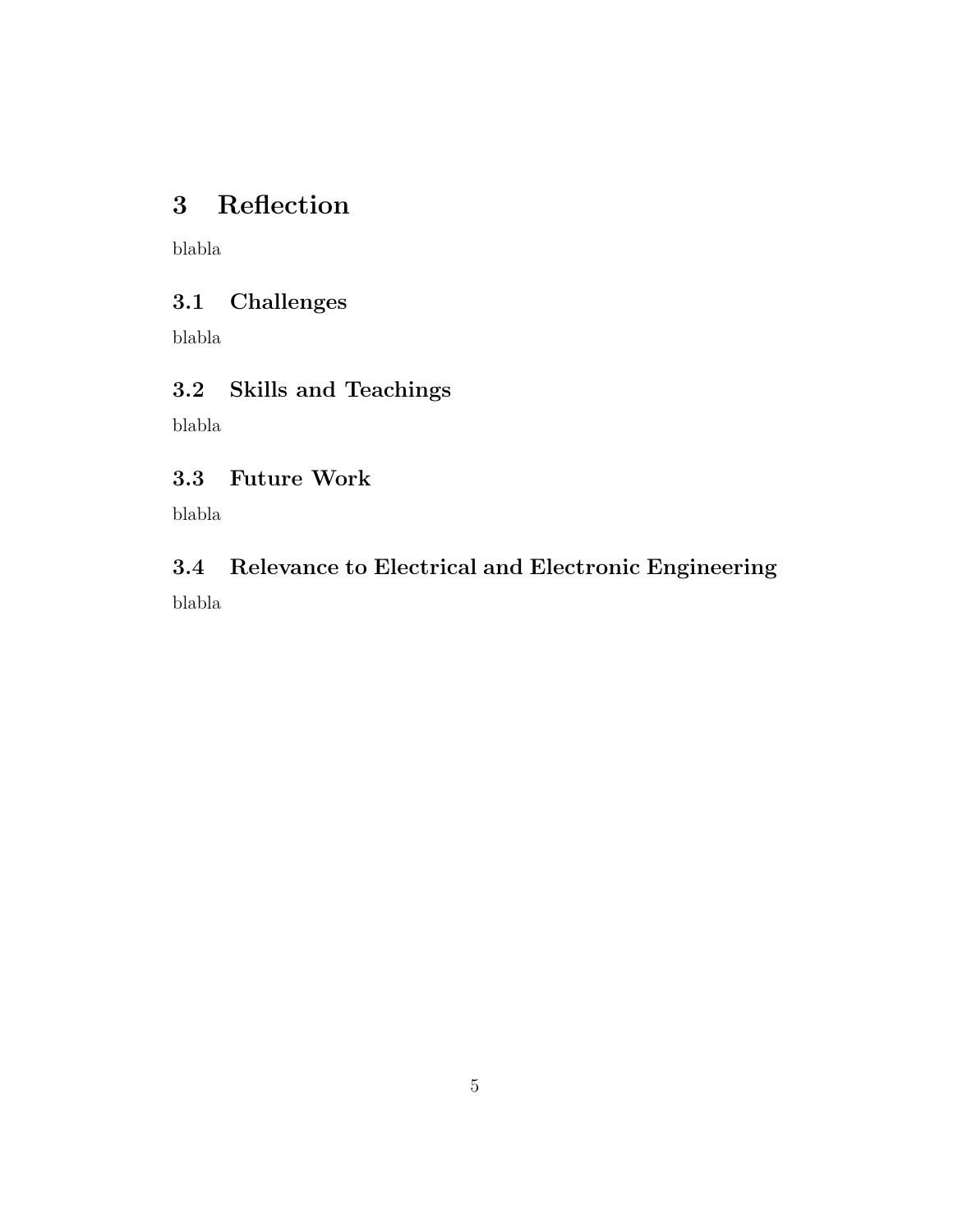## 4 Conclusion

blabla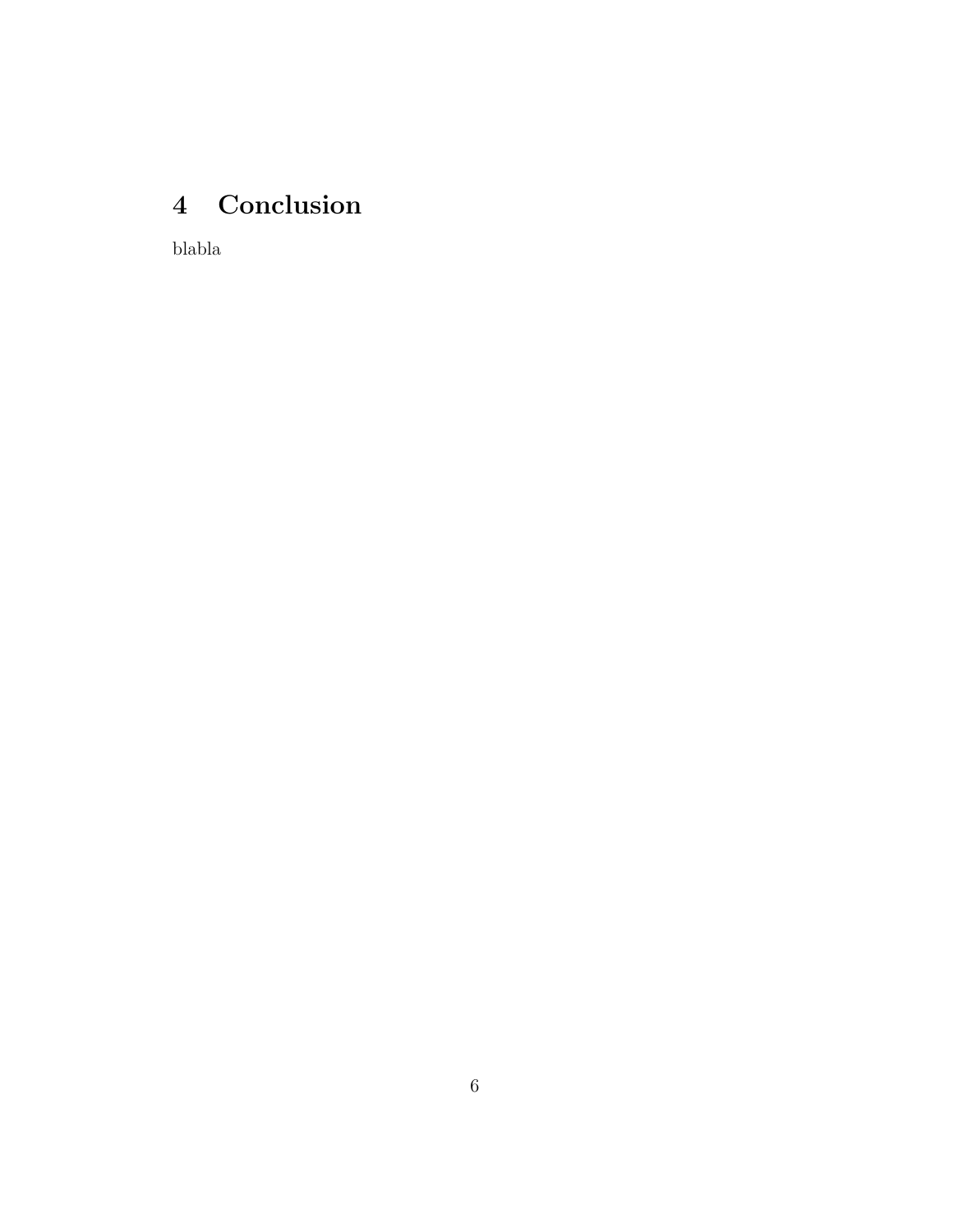#### References

- [1] Michel Goossens, Frank Mittelbach, and Alexander Samarin. The  $BT_FX$ Companion. Addison-Wesley, Reading, Massachusetts, 1993.
- [2] Albert Einstein. Zur Elektrodynamik bewegter Körper. (German) [On the electrodynamics of moving bodies]. Annalen der Physik, 322(10):891–921, 1905.
- [3] Knuth: Computers and Typesetting, http://www-cs-faculty.stanford.edu/~uno/abcde.html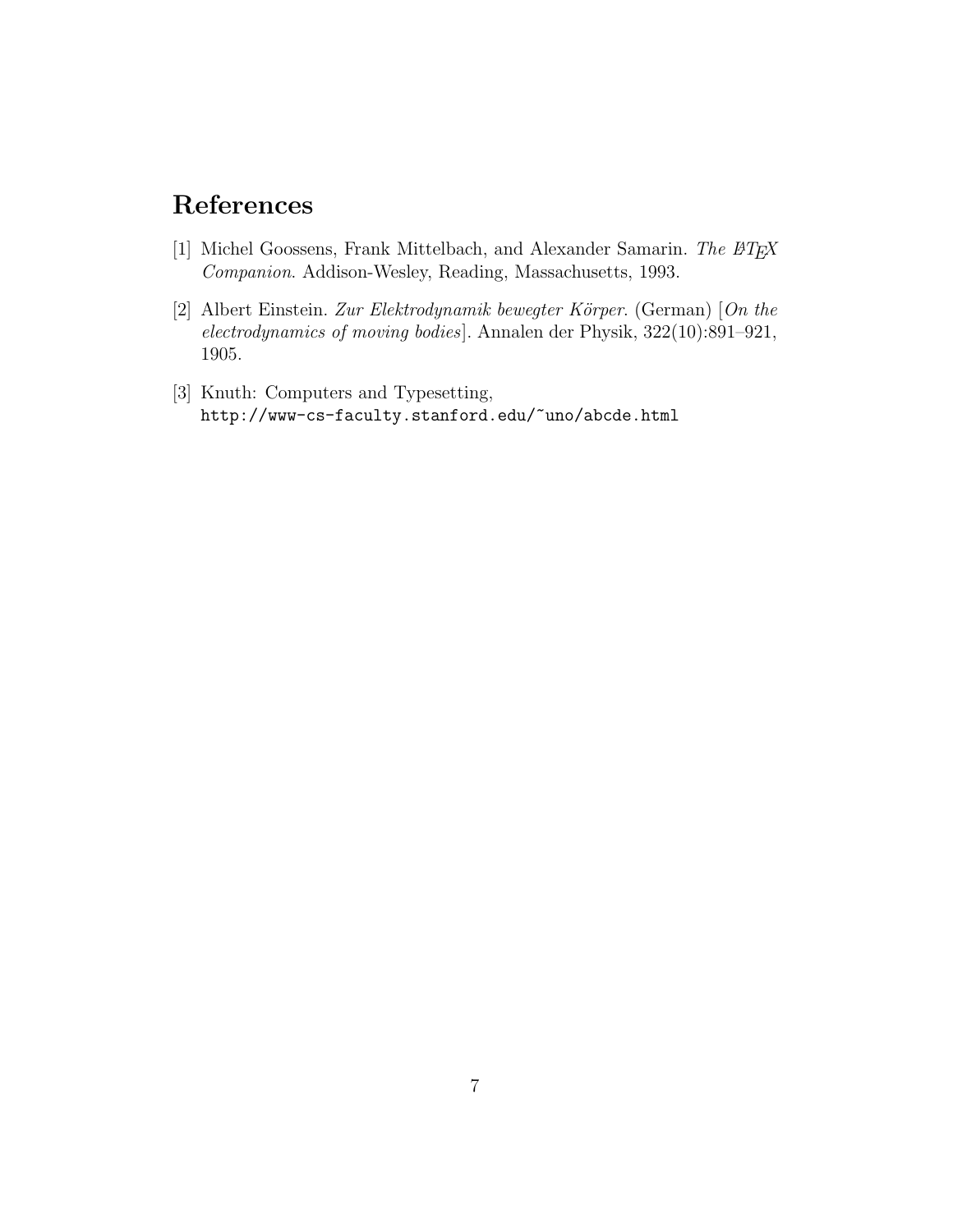# Appendices

#### ${\bf A}$ Something

The contents...  $\,$